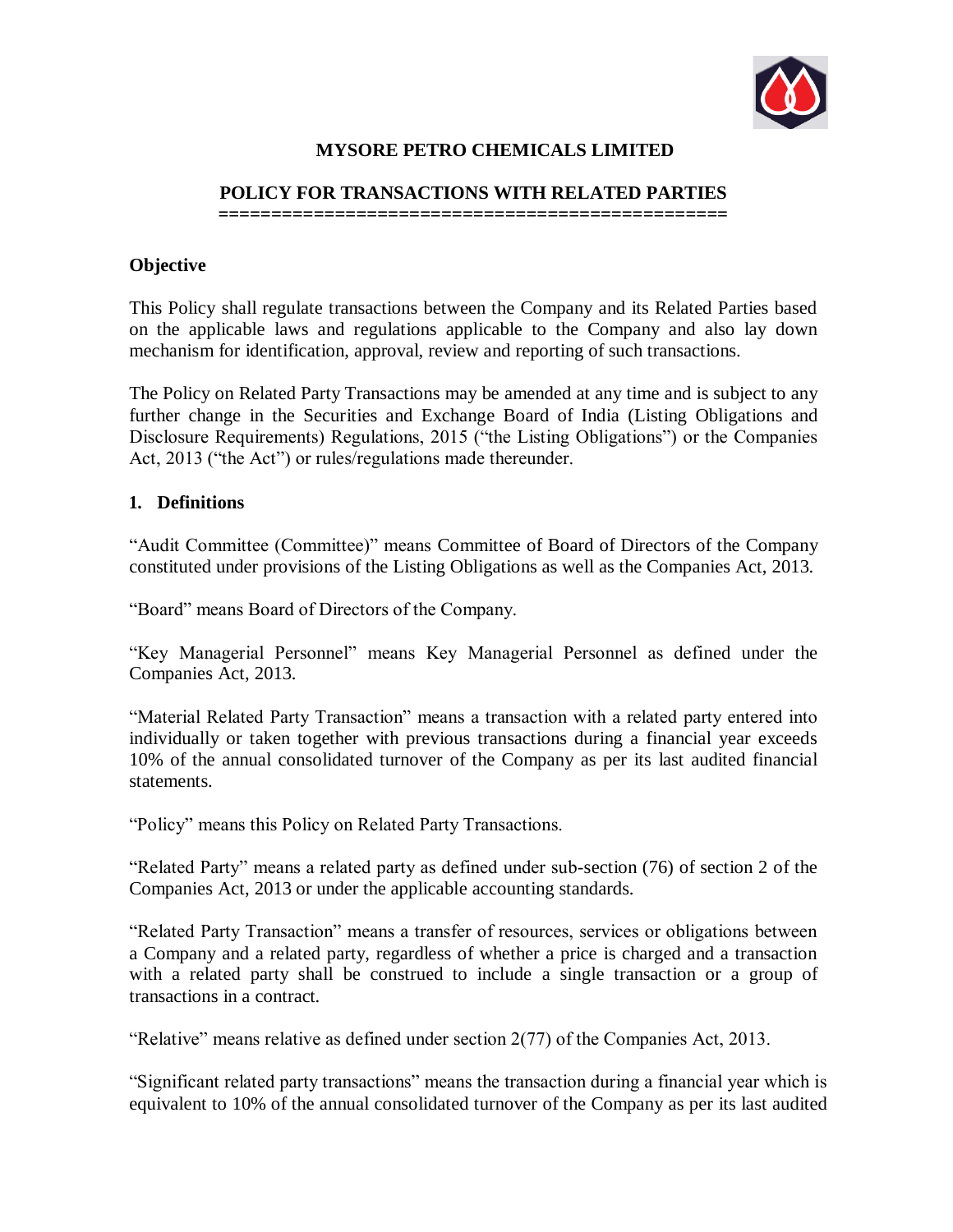

financial statements.

"Arms length transaction" means a transaction between two related parties that is conducted as if they were unrelated, so that there is no conflict of interest.

# **2. Materiality Threshold**

Regulation 23 of the SEBI Listing Regulations requires a company to provide materiality thresholds for transactions beyond which approval of the shareholders through resolution will be required. The Company has fixed the following materiality threshold for the purpose of Regulation 23(1), 23(1A) and 23(4) of the SEBI Listing Regulations:

- Payment to a Related Party with respect to brand usage or royalty  $-2\%$  of the annual consolidated turnover of the Company as per last its audited financial statements.
- Other transactions with a Related Party 10% of the annual consolidated turnover of the Company as per its last audited financial statements

## **3. "Significant related party transactions"**

The management of the Company shall place before the Audit Committee a statement of significant related party transactions for its review.

### **4. Policy**

All Related Party Transactions must be identified and reported to the Audit Committee, Board and Shareholders, wherever necessary, for their approval. The said transactions shall be disclosed in accordance with the requirements of the Companies Act, 2013, Listing Obligations and the Accounting Standards.

### 4.1 Identification of Potential Related Party transactions

Each Director and Key Managerial Personnel is responsible for providing notice of disclosure of interest under Section 184 of the Companies Act, 2013 along with list of relatives to the Company. The Company shall ensure that no transaction is entered into with any entity/individual disclosed by the Director/ KMP or any other related party without necessary approvals.

### 4.2 Procedure to be adopted for Related Party transactions

### 4.2.1 Approval of Audit Committee

All Related Party Transactions shall require prior approval of the Audit Committee. However, the Audit Committee may grant omnibus approval for Related Party Transactions proposed to be entered into by the company subject to the following conditions: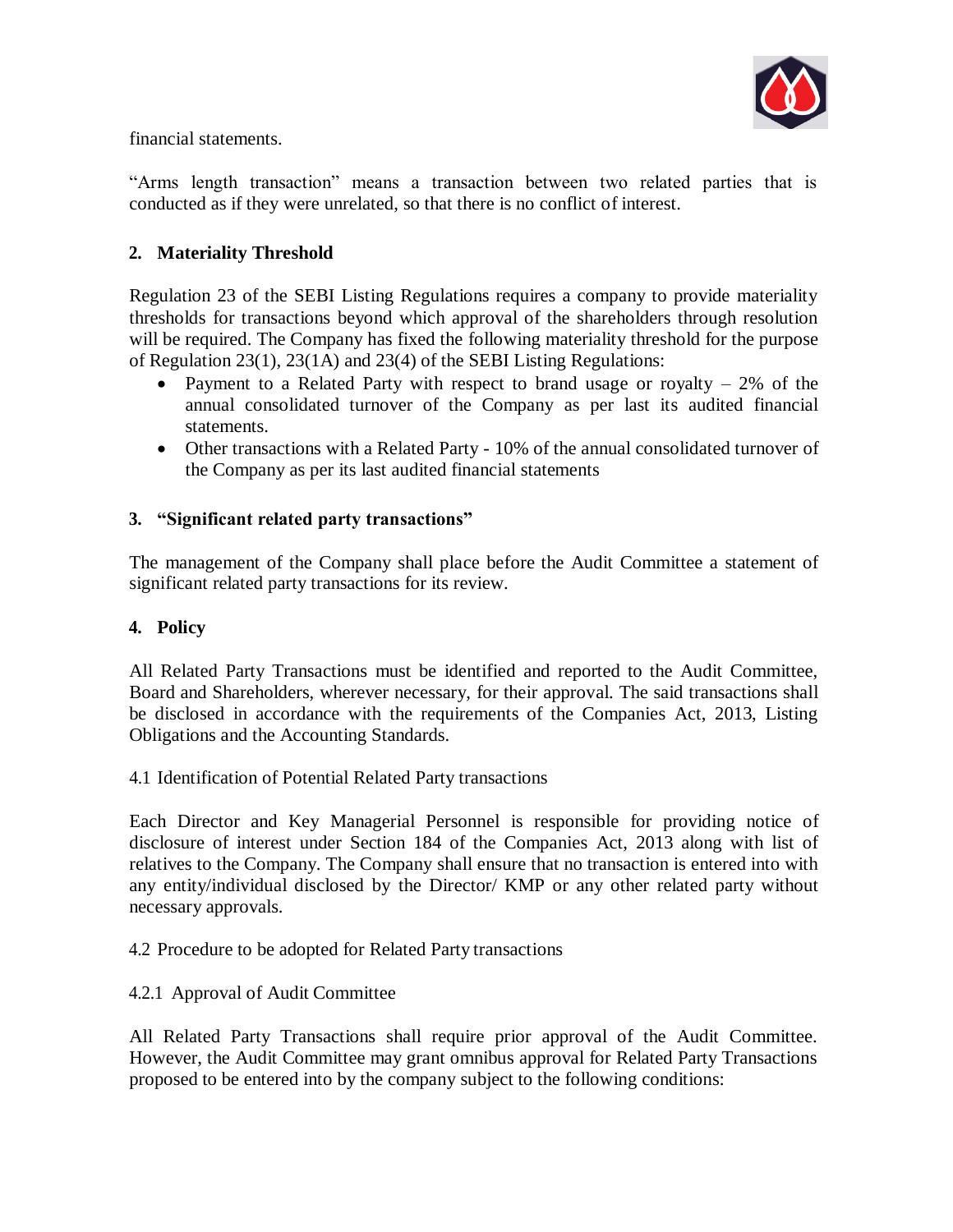

- a. The Audit Committee shall lay down the criteria for granting the omnibus approval in line with the policy on Related Party Transactions of the Company and such approval shall be applicable in respect of transactions which are repetitive in nature.
- b. The Audit Committee shall satisfy itself the need for such omnibus approval and that such approval is in the interest of the Company;
- c. Such omnibus approval shall specify (i) the name/s of the related party, nature of transaction, period of transaction, maximum amount of transaction that can be entered into, (ii) the indicative base price/current contracted price and the formula for variation in the price if any and (iii) such other conditions as the Audit Committee may deem fit;

Provided that where the need for Related Party Transaction cannot be foreseen and aforesaid details are not available, Audit Committee may grant omnibus approval for such transactions subject to their value not exceeding Rs.1 crore per transaction.

- d. Audit Committee shall review, at least on a quarterly basis, the details of Related Party Transactions entered into by the Company pursuant to each of the omnibus approval given.
- e. Such omnibus approvals shall be valid for a period not exceeding one year and shall require fresh approvals after the expiry of one year.
- 4.2.2 Approval of Board of Directors
- a. All the Related Party Transactions under Section 188 of the Companies Act, 2013 shall be approved by the Board of Directors of the Company. However this provision will not apply to the transactions entered into by the Company in its ordinary course of business other than transactions which are not on an arm's length basis.
- b. All the Material Related Party Transactions as per Listing Obligations shall be approved by the Board of Directors of the Company.
- 4.2.3 Approval of Shareholders

All material related party transactions shall be approved by the Shareholders through a resolution.

- 4.2.4 All entities falling under the definition of related parties shall abstain from voting irrespective of whether the entity is a party to the particular transaction or not.
- 4.3 Factors to be considered while granting approval to Related PartyTransactions

The Audit Committee/Board shall consider the following factors, among others, to the extent relevant to the Related Party Transactions while granting its approval: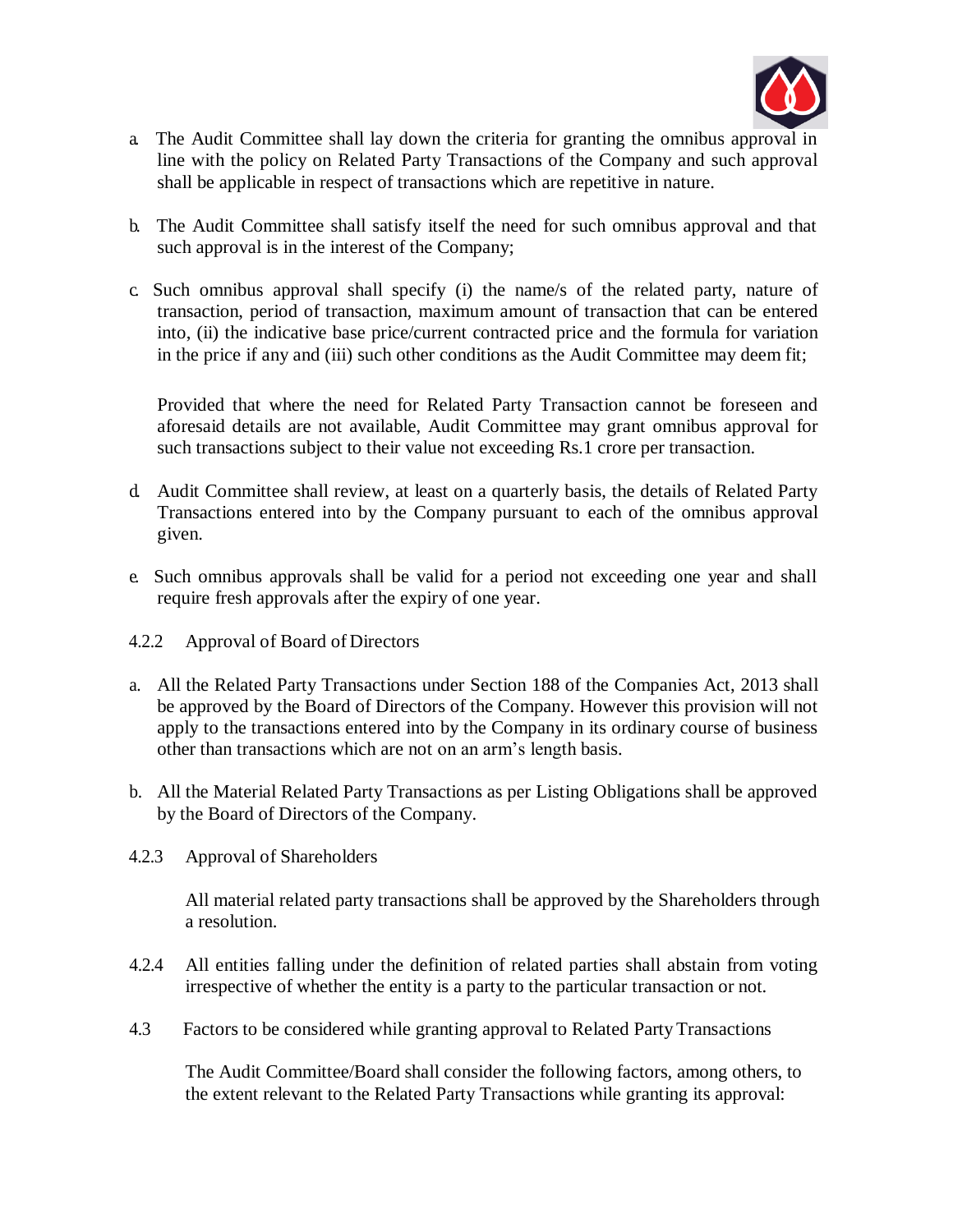

- a) Whether the terms of the Related Party Transaction are fair and on arms length basis to the Company and would apply on the same basis if the transaction did not involve a Related Party;
- b) Whether there are any compelling business reasons for the Company to enter into the Related Party Transaction and the nature of alternative transactions, if any;
- c) Whether the Related Party Transaction would affect the independence of an independent director;
- d) Whether the transaction qualifies to be a transaction in ordinary course of business and at arm's length.
- e) Whether the proposed transaction includes any potential reputational risk issues that may arise as a result of or in connection with the proposed transaction;
- f) Whether the Related Party Transaction would present an improper conflict of interest for any Director or Key Managerial Personnel of the Company, taking into account the terms and size of the transaction, the purpose and timing of the transaction, the overall financial position of the Director or other Related Party, the direct or indirect nature of the Director's, Key Managerial Personnel's or other Related Party's interest in the transaction and the ongoing nature of any proposed relationship and any other factors the Board/Committee deems relevant.
- 4.4 Review & monitoring of Related Party Transactions:

The Audit Committee may review and monitor a Related Party Transaction taking into account the terms of the transaction, the business purpose of the transaction, the benefits to the Company and to the Related Party, and any other relevant matters. In connection with any review of a Related Party Transaction, the Committee has authority to modify or waive any procedural requirements of this Policy.

#### **5. Following transactions not to be considered as Related Party Transactions:**

Notwithstanding the foregoing, the following Related Party Transactions shall not require approval of Audit Committee, Board or Shareholders:

- 1. Any transaction that involves the providing of compensation to a Director or Key Managerial Personnel in connection with his or her duties to the Company or any of its subsidiaries or associates, including the reimbursement of reasonable business and travel expenses incurred in the ordinary course of business.
- 2. Any transaction in which the Related Party's interest arises solely from ownership of securities issued by the Company and all holders of such securities receive the